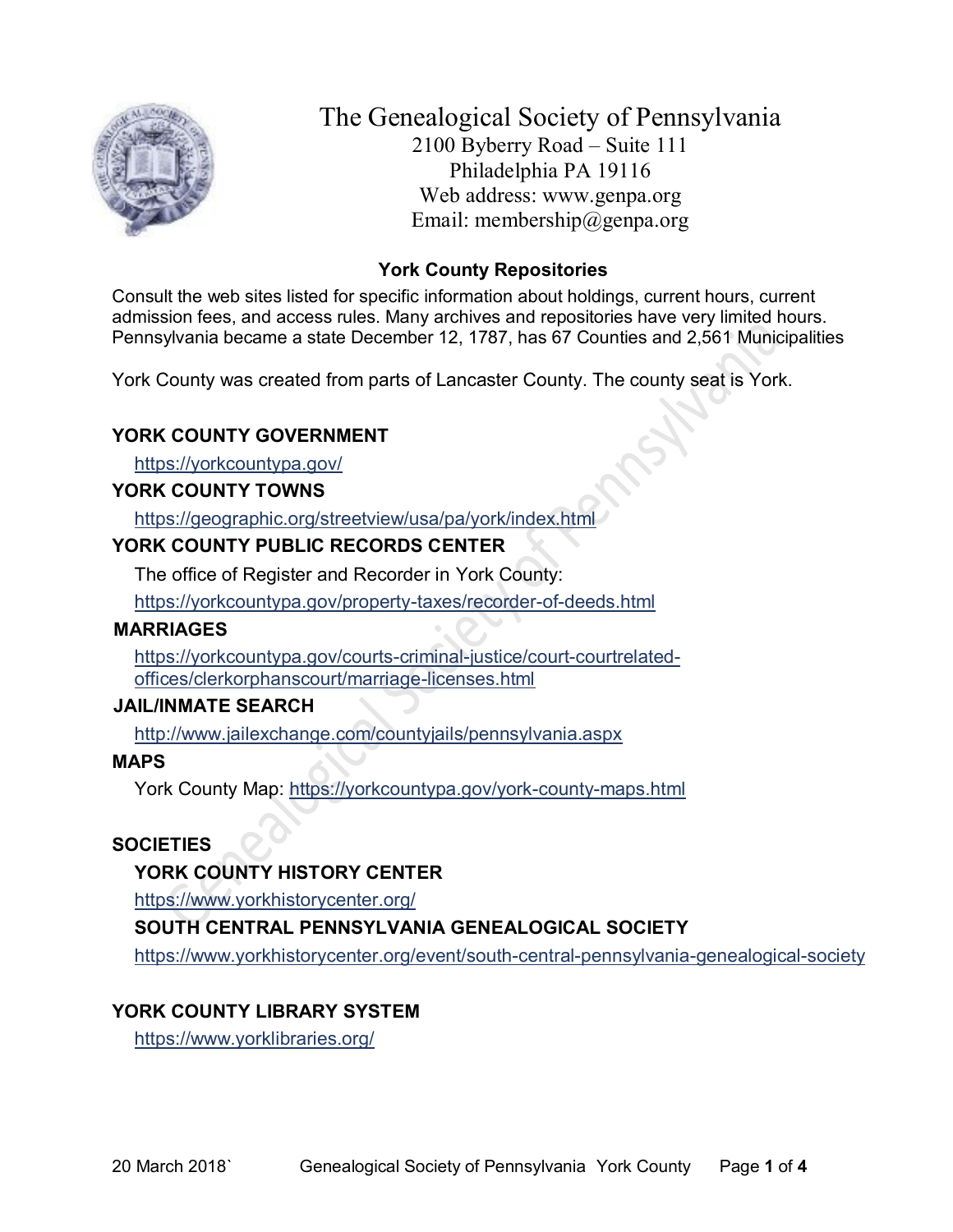# **RESOURCES**

- **Genealogical Society of Pennsylvania GSP** [http://GenPA.org](http://genpa.org/) **GSP Research** <https://genpa.org/research/>
- **PAGenWeb York County** <http://usgwarchives.net/pa/york/>
- **Obituaries –**
- **LDS** <http://ldsgenealogy.com/PA> [http://www.newspaperobituaries.net/pennsylvania/york\\_county\\_obituaries.htm](http://www.newspaperobituaries.net/pennsylvania/york_county_obituaries.htm)
- **County Newspapers** 
	- o York Daily Record- <https://www.ydr.com/>
	- o York Dispatch- <https://www.yorkdispatch.com/>
	- o The Evening Sun- <https://www.eveningsun.com/>
- **Random Acts of Kindness** <https://www.raogk.org/>
- **Family Search LDS:** <https://familysearch.org/>Free site but does require a login Collection List <https://familysearch.org/search/collection/list> https://www.familysearch.org/wiki/en/York\_County, Pennsylvania\_Genealogy
- **Collections at the Historical Society of Pennsylvania HSP -** <http://hsp.org/collections>
	- HSP is membership based and there is a fee 1300 Locust Street, Philadelphia, PA 19107 215-732-6200 ext. 235 or [membership@hsp.org](mailto:membership@hsp.org)
- **RG-47. RECORDS OF THE COUNTY GOVERNMENTS** Guide to African American Resources at the Pennsylvania State Archives <http://www.phmc.state.pa.us/bah/aaGuide/AA-RG-47.html>
- **LIBRARY OF CONGRESS** MAPS<https://www.loc.gov/maps/?fa=location:pennsylvania>
- By year, land ownership, military and points of interest
- **National Archives of Philadelphia** (**NARA**) Mid Atlantic Region: [http://www.nara.gov/research\\_rooms/mid\\_atlantic/](http://www.nara.gov/research_rooms/mid_atlantic/) **Records Request Process**

National Archives 14700 Townsend Road Philadelphia, Pennsylvania 19154-1096 Telephone: (215) 305-2044 Fax: (215) 305-2038 E-mail: [philadelphia.archives@nara.gov](mailto:philadelphia.archives@nara.gov) <https://wwwarchives.gov/philadelphia>

# **Naturalizations: NARA**

Pennsylvania: Philadelphia, 1790-1991; Pittsburgh, 1820-1979; Erie, 1940-1972; Scranton, 1901-1990; Wilkes-Barre, 1943-1972; Williamsport, 1909-1913; and Harrisburg, 1911-1917

#### **MILITARY**

The National Archives at Philadelphia (**NARA**), through its partners Ancestry.com and Fold3.com, provides access to records relating to the military service of individuals from the American Revolution through World War II. Please note that Official Military Personnel Files from World War I to the present are held by the National Archives at St. Louis. <https://www.archives.gov/st-louis>

World War I and World War II, Fourth Enumeration Draft Cards can also be accessed through our partner sites. In addition, Records of the Selective Service System, 1940-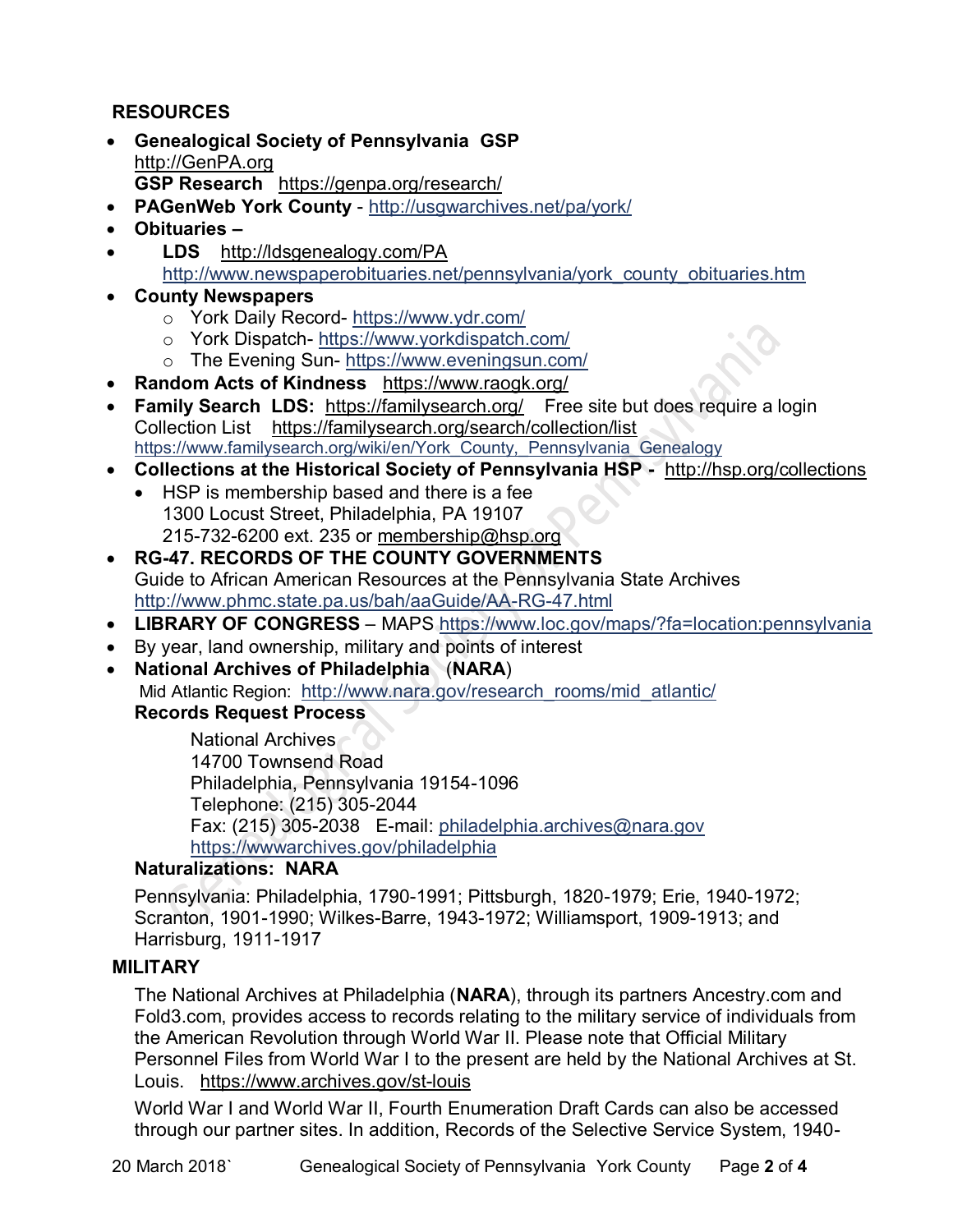1969, for individuals from Delaware, Maryland, Pennsylvania, Virginia, and West Virginia are available from the National Archives at St. Louis. Copies of World War I draft cards can be requested from the National Archives at Atlanta [\(Atlanta.archives@nara.gov](mailto:Atlanta.archives@nara.gov) ).

For information on obtaining World War II era and later draft cards, please see <http://www.archives.gov/st-louis/archival-programs/other-records/selective-service.html> <https://www.archives.gov/philadelphia/public/family-history.html#military>

#### **Pennsylvania Military Records Research Guide**

<https://www.raogk.org/pennsylvania-genealogy/pa-military-records/>

#### **Probate – Wills Administrations**

Probate records may include Person's exact death date, Names of the family members, Family relationships, Names of spouses of children, Residences, Adoption or guardianship of minor children or dependents, Worth of the property and land holdings, Evidence of occupation, religion, or military service

**Family Search:** Pennsylvania Probate Records, 1683-1994 <https://familysearch.org/>

This collection includes probate records created in Pennsylvania counties. The records include wills, estate records and indexes.

### **State of Pennsylvania Vital Records**

The **Pennsylvania State Archives** collects, preserves and makes available for study the permanently-valuable public records of the Commonwealth, with particular attention given to the records of state government.

Mailing address: 350 North Street Harrisburg, PA 17120 Email: Email PA State Archives Phone: (717) 783-3281

GPS address: 801 North 3rd Street Harrisburg, PA 17102 Coordinates: 40.266080, - 76.886053

# **BIRTH CERTIFICATES**, 1906-1910

The Division of Vital Records (DVR) maintains birth records that occurred in Pennsylvania from 1906 to the present.

For information on public records (births occurring from 1906 to 1910), click on Pennsylvania State Archives <http://www.phmc.pa.gov/archives/Pages/default.aspx>or our Genealogy page.

[http://www.health.pa.gov/MyRecords/Certificates/Genealogy/Pages/14125.aspx#.WNvLK](http://www.health.pa.gov/MyRecords/Certificates/Genealogy/Pages/14125.aspx#.WNvLKfkrJHY) [fkrJHY](http://www.health.pa.gov/MyRecords/Certificates/Genealogy/Pages/14125.aspx#.WNvLKfkrJHY)

# **Death Certificates**, 1906-1965

Original birth certificates for 1906-1910 and death certificates for 1906-1965 are available at the State Archives. Digital copies of the 1906-1908 birth certificates and the 1906-1963 death certificates may be found on Ancestry.com. Pennsylvania residents can access these records free of charge through Ancestry.com Pennsylvania. A free account can be created.